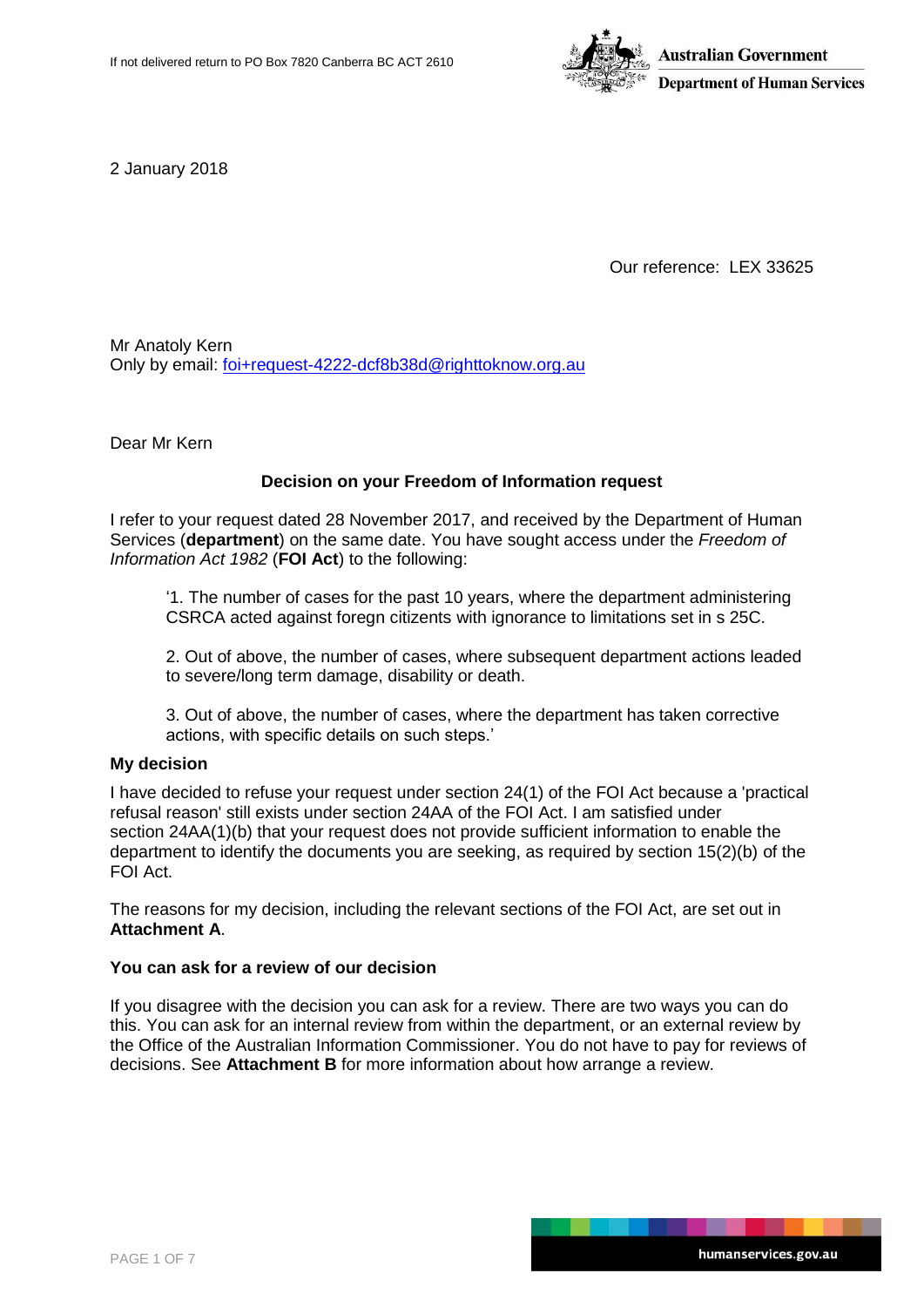# **Further assistance**

If you have any questions please email **FOI.LEGAL.TEAM@humanservices.gov.au.** 

Yours sincerely

Ashleigh Authorised FOI Decision Maker Freedom of Information Team FOI and Litigation Branch | Legal Services Division Department of Human Services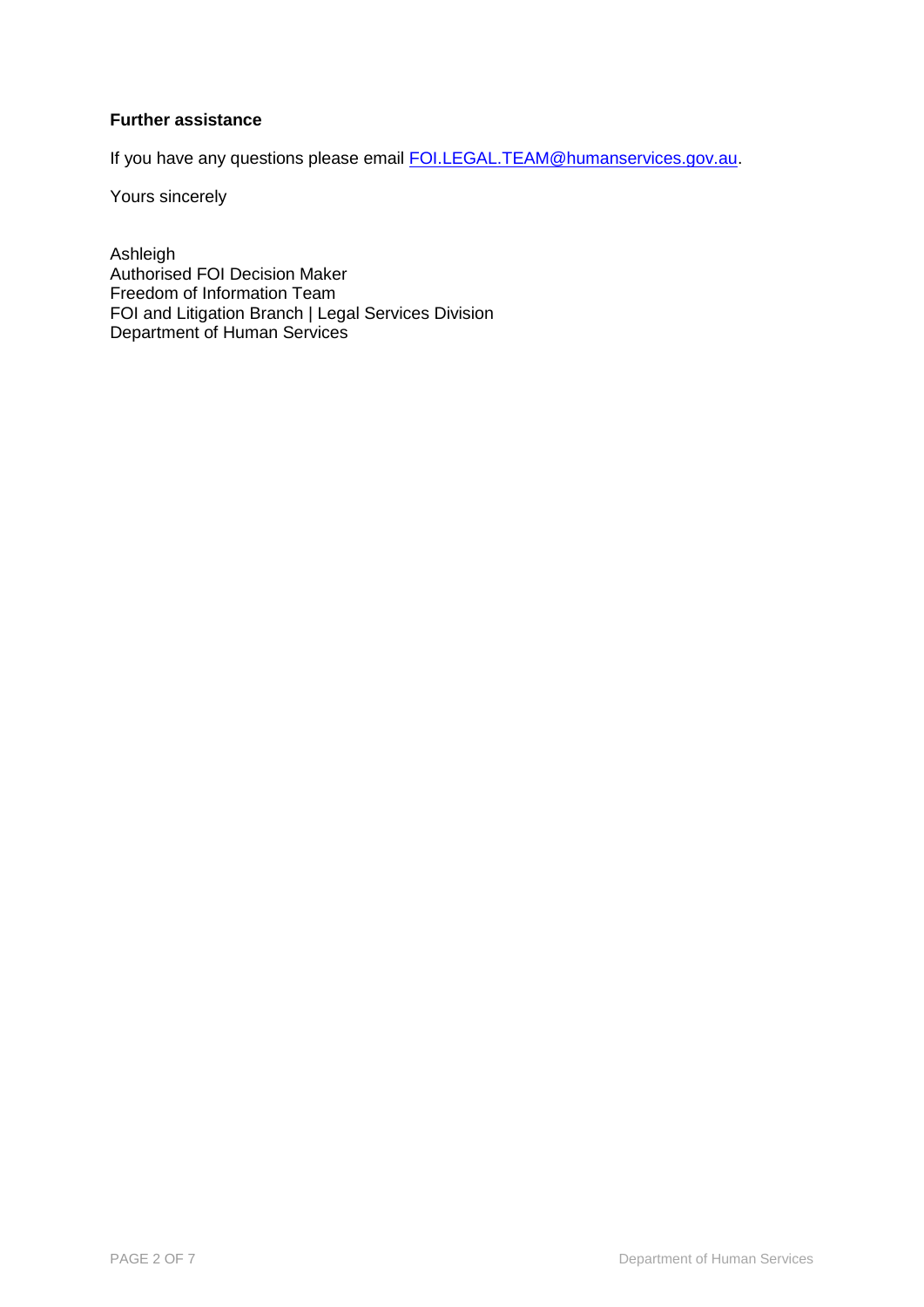

**Attachment A**

# **REASONS FOR DECISION**

### **What you requested**

'1. The number of cases for the past 10 years, where the department administering CSRCA acted against foregn citizents with ignorance to limitations set in s 25C.

2. Out of above, the number of cases, where subsequent department actions leaded to severe/long term damage, disability or death.

3. Out of above, the number of cases, where the department has taken corrective actions, with specific details on such steps.'

### **Request consultation process**

On 1 December 2017 I wrote to you providing a notice of intention to refuse your request under section 24AB(2) of the FOI Act as your request did not clearly identify the documents you were seeking access to. I gave you an opportunity to consult with the department to revise your request and suggested that you clarify the terms of your request so as to remove this practical refusal reason.

Specifically, I brought your attention to several parts of your request that had given rise to ambiguity and uncertainty as to the overall scope of your request. I noted that it was unclear what you meant by the term 'CSRCA'. As a result, I could not reasonably interpret the meaning of 'where the department administering CSRCA acted against foregn citizents (sic)' nor the meaning of 'with ignorance to limitations set in s 25C.'

I advised that the reference to foreign citizens also gave rise to ambiguity as it was unclear whether you intended to refer to current foreign citizens residing in Australia or foreign citizens who had previously resided in Australia at a point in time.

I also suggested that you clarify what you meant when you referred to 'severe/long term damage' and 'out of the above' because, in the context of this request, it was unclear, and remains unclear, what you mean when you reference these terms. That is, these parts of your request could be interpreted in a number of different ways.

Finally, I also suggested that you may wish to consider contacting the department's Information Management Branch should you wish to seek access to specific statistical information.

On 4 December 2017, you responded to this notice and stated the following via email:

'Yes, the terms requested for clarifications are clearly defined within the legislation governing your activity, including this act.'

In this correspondence you did not revise nor clarify the scope of your request.

#### **What I took into account**

In reaching my decision I took into account:

your original request dated 28 November 2017;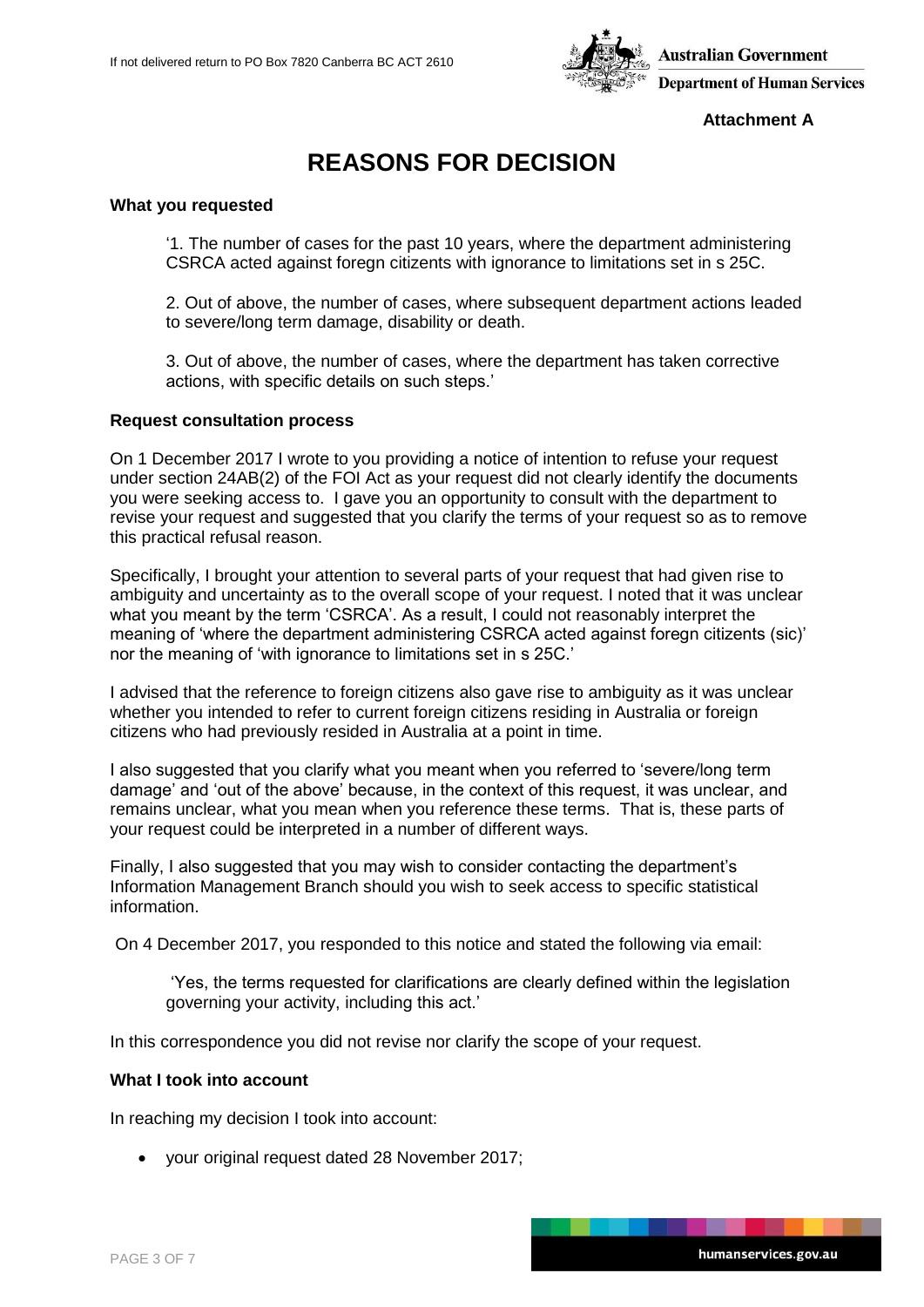- other discussions and correspondence with you on 1 December 2017, 4 December 2017 and 15 December 2017;
- consultations with departmental officers about:
	- o the nature of the requested documents; and
	- o the department's operating environment and functions;
- guidelines issued by the Australian Information Commissioner under section 93A of the FOI Act (the **Guidelines**);
- **•** the FOI Act.

# **Reasons for my decisions**

I am authorised to make decisions under section 23(1) of the FOI Act.

Following the request consultation process outlined above, in accordance with section 24AB of the FOI Act, I am satisfied that a practical refusal reason still exists in relation to your request, particularly given that you did not revise the scope of your request in response to the notice issued to you on 1 December 2017. It remains that you have not provided sufficient information to identify the documents you seek access to. The reasons for my decision are outlined below.

### *Practical refusal reason*

Section 24AA of the FOI Act provides that a practical refusal reason exists in relation to a request for a document if the request does not satisfy the requirement in section 15(2)(b) of the FOI Act (identification of documents).

Section 15(2)(b) of the FOI Act provides that a valid FOI request must:

'provide such information concerning the document as is reasonably necessary to enable a responsible officer of the agency, or the Minister, to identify it'.

# *Why your request does not satisfy the requirement in section 15(2)(b)*

I am not able to reasonably identify the documents you seek access to because several parts of your request are unclear.

Specifically, it is unclear what you mean when you refer to 'CSRCA' and, as a result, it is also unclear what you mean when you refer to 'where the department administering CSRCA acted against foregn citizents (sic).' Given this, it is also unclear what you mean when you refer to 'with ignorance to limitations set in s 25C'. Though it may be that you mean to refer to Child Support legislation when you refer to 'CSRCA' the department is not in a position to speculate as to the intended meaning of particular terms of your request. As I cannot identify what you mean when you refer to 'CSRCA', there is ambiguity as to all aspects of your request.

It is also unclear what you mean when you refer to foreign citizens throughout your request. That is, it is unclear whether you mean to refer to any foreign citizens, or foreign citizens currently living in Australia, or foreign citizens who at a point in time have resided in Australia.

Similarly, when you refer to 'severe/long term damage' it is unclear whether you intend to refer to cases where both severe and long term damage has resulted, or whether only severe or long term damage has resulted. It is also unclear how you mean to define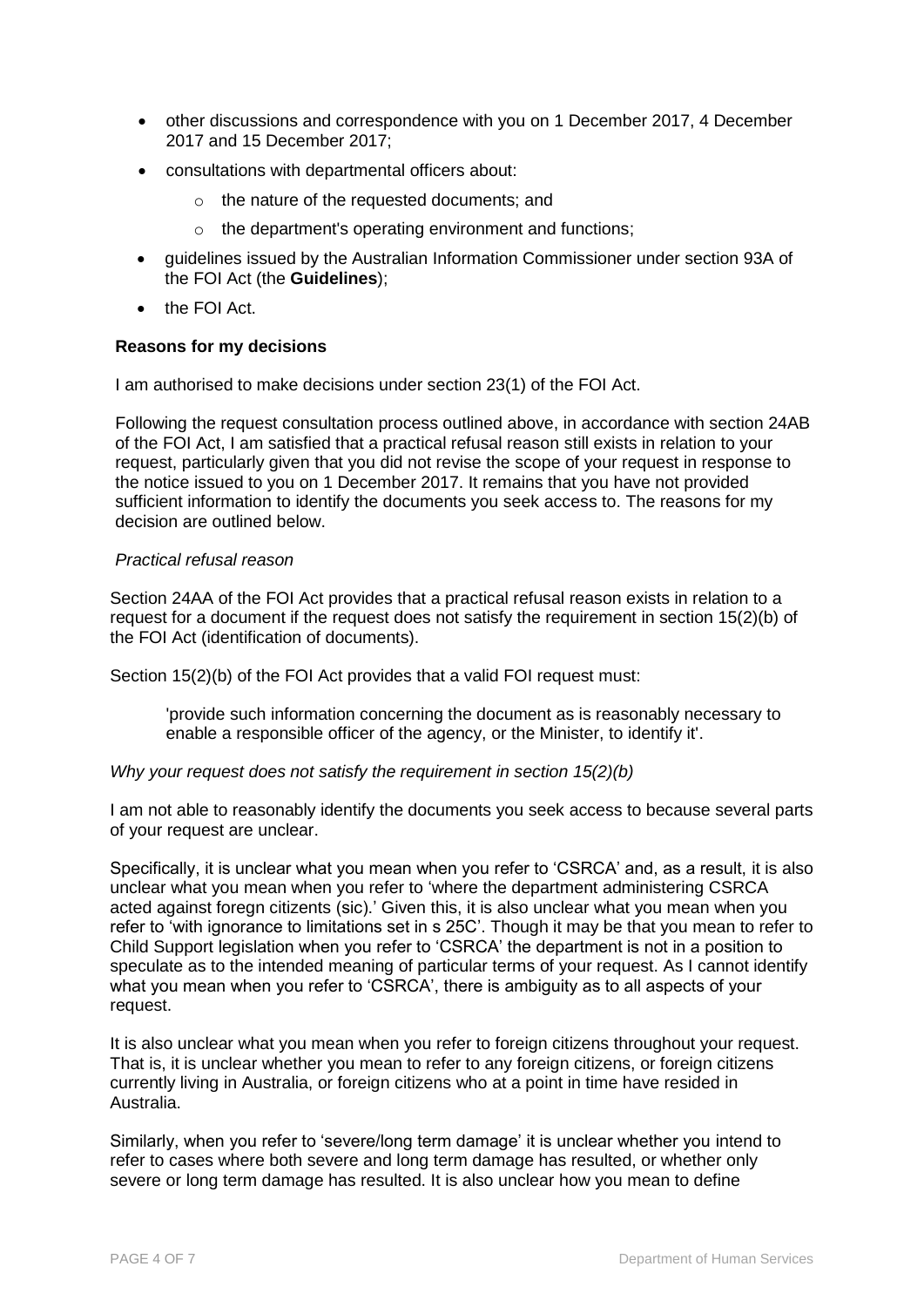'damage' and whether you intend to limit reference to 'damage' to financial, physical or mental damage, or other types damage.

Finally, you identify that part three of the scope of your request is to be compared to the preceding parts of the scope of your request when you indicate that it is to be considered 'out of the above'. However, it is unclear whether you mean that this part of your request is to be compared to part one of your request or part two of your request, or both parts one and two of your request.

In part three of the scope of your request you also refer to 'corrective action, with specific details on such steps' however it is unclear what type of action you intend to refer to when you refer to 'corrective action.' For example, it may be that you mean to refer to corrective action undertaken to reverse an error or it may be that you intend to refer to actions undertaken to compensate for damage caused.

Though you were advised of these issues causing a lack of clarity in relation to the scope of your request via written notice on 1 December 2017 I note that you did not revise the scope of your request.

You refer to these terms being 'clearly defined within the legislation governing your activity, including this act' in your email dated 4 December 2017. However, you did not specifically identify which legislation you meant to refer to, given that a wide number of legislative materials apply to the work undertaken by this department. As a result, this correspondence did not remove any ambiguity as to the terms of your request.

Given this, it remains that the scope of your request gives rise to ambiguity as to what documents you seek access to. The terms I have drawn your attention go to the core of the scope of your request. Given that you have not clarified what you mean when you refer to these terms, it is unclear where the parameters of your request extend to.

Without clarification as to the terms of your request, I cannot reasonably identify the documents that do fall within scope of your request nor can I conduct reasonable searches to identify those documents.

# *Conclusion*

In summary, I am satisfied that your request does not satisfy the requirement in section 15(2)(b) of the FOI Act, in that it does not provide sufficient information to enable the department to identify the documents you are seeking.

I have found that a practical refusal reason exists in relation to your request for access to the documents. Accordingly I have decided to refuse your request under section 24(1) of the FOI Act.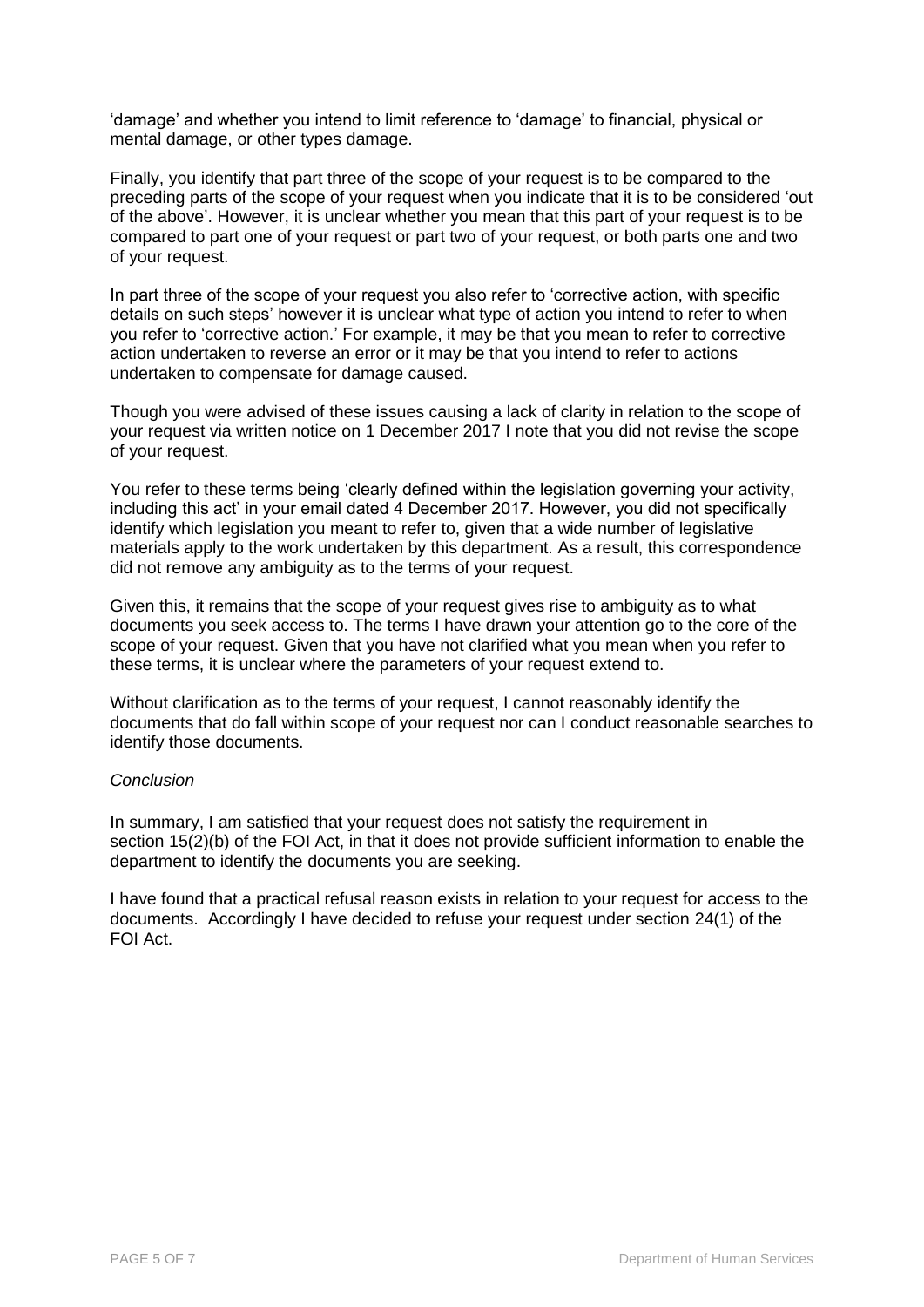

**Attachment B**

# **INFORMATION ON RIGHTS OF REVIEW**

# *FREEDOM OF INFORMATION ACT 1982*

### **Asking for a full explanation of a Freedom of Information decision**

Before you ask for a formal review of a FOI decision, you can contact us to discuss your request. We will explain the decision to you. This gives you a chance to correct misunderstandings.

### **Asking for a formal review of an Freedom of Information decision**

If you still believe a decision is incorrect, the *Freedom of Information Act 1982* (FOI Act) gives you the right to apply for a review of the decision. Under sections 54 and 54L of the FOI Act, you can apply for a review of an FOI decision by:

- 1. an Internal Review Officer in the Department of Human Services (the department); and/or
- 2. the Australian Information Commissioner.

**Note 1:** There are no fees for these reviews.

### **Applying for an internal review by an Internal Review Officer**

If you apply for internal review, a different decision maker to the departmental delegate who made the original decision will carry out the review. The Internal Review Officer will consider all aspects of the original decision and decide whether it should change. An application for internal review must be:

- made in writing
- made within 30 days of receiving this letter
- sent to the address at the top of the first page of this letter.

**Note 2:** You do not need to fill in a form. However, it is a good idea to set out any relevant submissions you would like the Internal Review Officer to further consider, and your reasons for disagreeing with the decision.

### **Applying for external review by the Australian Information Commissioner**

If you do not agree with the original decision or the internal review decision, you can ask the Australian Information Commissioner to review the decision.

If you do not receive a decision from an Internal Review Officer in the department within 30 days of applying, you can ask the Australian Information Commissioner for a review of the original FOI decision.

You will have 60 days to apply in writing for a review by the Australian Information Commissioner.

### You can **lodge your application**: